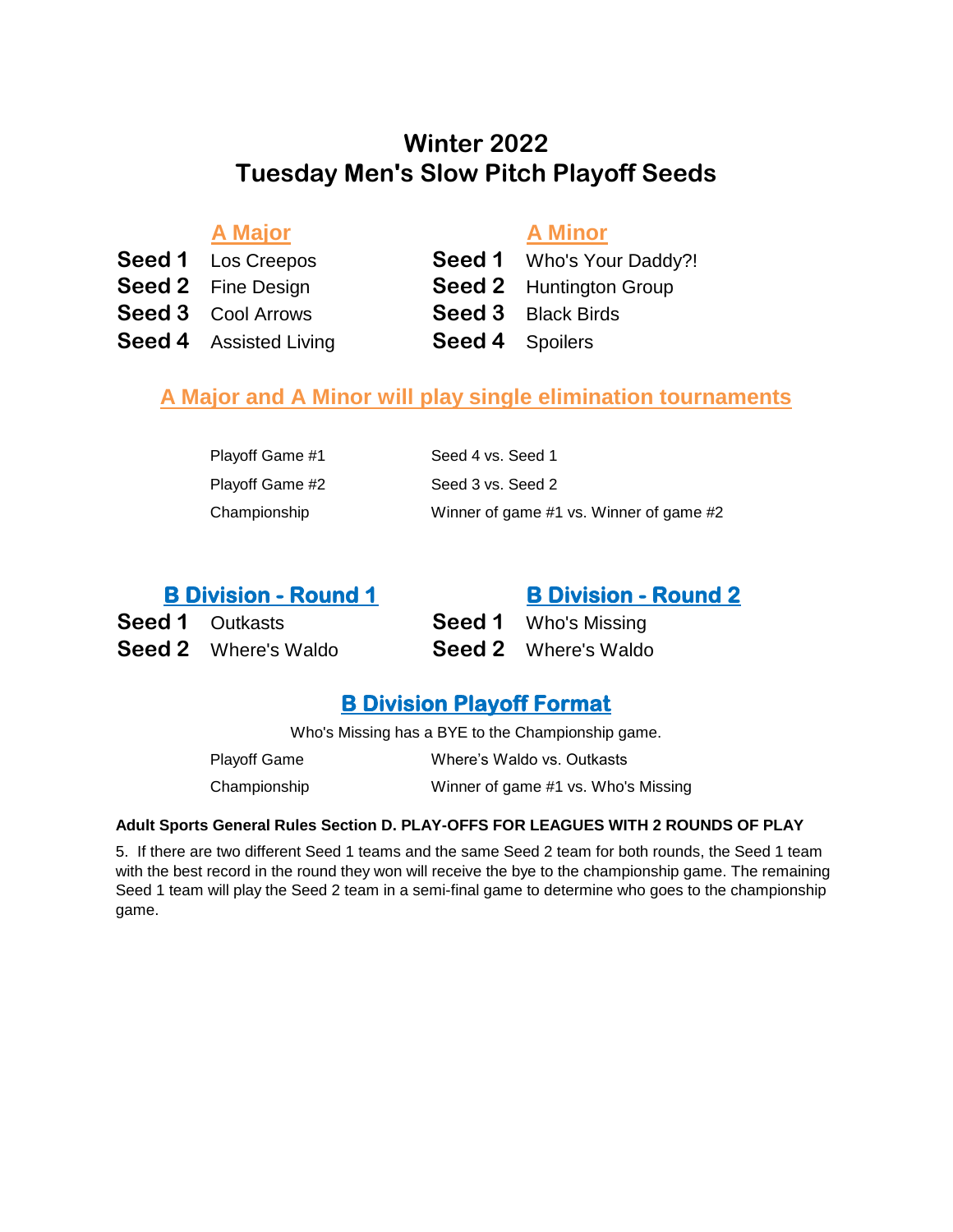# **Winter 2022 Men's Tuesday Slow Pitch Round 2 Standings**

|                                     |                  |                         | <b>CURRENT STANDINGS</b>                        |   | WEEK #8          |                  |                     | WEEK#9               | <b>WEEK #10</b>        |                    |  |
|-------------------------------------|------------------|-------------------------|-------------------------------------------------|---|------------------|------------------|---------------------|----------------------|------------------------|--------------------|--|
|                                     |                  | Rnd <sub>2</sub>        |                                                 |   |                  |                  |                     | 3-29-22 Make-up      |                        |                    |  |
| <b>A Major</b>                      |                  | <b>Rankings</b>         | W<br>L                                          |   | 22-Mar           |                  |                     | 12-Apr               | 5-Apr                  |                    |  |
|                                     | W                |                         |                                                 |   | 15               | $\mathbf{0}$     | 25                  | 11                   | 20                     | 11                 |  |
| <b>Los Creepos</b>                  | <b>STANDINGS</b> | 1                       | 3                                               |   | $\mathbf{1}$     | $\boldsymbol{o}$ | $\overline{2}$      | 0                    | 3                      | 0                  |  |
|                                     | W                |                         |                                                 |   | 27               | 14               |                     |                      | $\overline{26}$        | $\overline{9}$     |  |
| <b>Fine Design</b>                  | <b>STANDINGS</b> | $\overline{\mathbf{2}}$ | $\overline{2}$                                  |   | $\mathbf{1}$     | $\boldsymbol{o}$ | 11<br>$\mathbf{1}$  | 25<br>$\mathbf{1}$   | $\overline{2}$         |                    |  |
|                                     | W                |                         |                                                 | 2 |                  |                  | 29                  | $\overline{4}$       |                        |                    |  |
|                                     |                  | 3                       | 1                                               |   | $\Omega$         | 15               |                     |                      | $\overline{9}$         | 26                 |  |
| <b>Cool Arrows</b>                  | <b>STANDINGS</b> |                         |                                                 |   | 0                | $\mathbf{1}$     | 1                   | 1                    | 1                      | $\overline{2}$     |  |
|                                     | W                |                         |                                                 |   |                  |                  |                     |                      |                        |                    |  |
| <b>Assisted Living</b>              | <b>STANDINGS</b> | 4                       |                                                 | 3 | 14<br>0          | 27<br>1          | $\overline{4}$<br>0 | 29<br>$\overline{2}$ | 11<br>$\boldsymbol{o}$ | 20<br>$\mathbf{3}$ |  |
|                                     |                  |                         |                                                 |   | WEEK #8          |                  |                     | WEEK #9              | <b>WEEK #10</b>        |                    |  |
|                                     |                  | Rnd 2                   | <b>CURRENT STANDINGS</b><br>$\overline{w}$<br>L |   |                  |                  |                     | 3-29-22 Make-up      |                        |                    |  |
| <b>A Minor</b>                      |                  | <b>Rankings</b>         |                                                 |   |                  | 22-Mar           |                     | 12-Apr               | 5-Apr                  |                    |  |
|                                     | W                |                         |                                                 |   | 24.6             | 24.0             | 23                  | 6                    | 18                     | $\overline{4}$     |  |
|                                     |                  | 1                       | 3                                               |   |                  |                  |                     |                      |                        |                    |  |
| <b>Who's Your Daddy?!</b>           | <b>STANDINGS</b> |                         |                                                 |   | $\mathbf{1}$     | $\boldsymbol{0}$ | $\overline{2}$      | 0                    | $\mathbf{3}$           | $\boldsymbol{0}$   |  |
|                                     | W                |                         |                                                 |   | 24.0             | 24.6             | 27                  | 16                   | 29                     | 10                 |  |
| <b>Huntington Group</b>             | <b>Standings</b> | $\overline{\mathbf{2}}$ | $\overline{2}$                                  |   | $\boldsymbol{0}$ | $\mathbf{1}$     | $\mathbf{1}$        | $\mathbf{1}$         | $\overline{2}$         | $\mathbf{1}$       |  |
|                                     | W                |                         |                                                 |   | 19               | 18               |                     |                      |                        |                    |  |
|                                     | L                | 3                       | 1                                               | 2 |                  |                  | 6                   | 23                   | 10                     | 29                 |  |
| <b>Blackbirds</b>                   | <b>Standings</b> |                         |                                                 |   | $\mathbf{1}$     | $\boldsymbol{0}$ | $\mathbf{1}$        | $\mathbf{1}$         | $\mathbf{1}$           | $\overline{2}$     |  |
|                                     | W                |                         |                                                 |   |                  |                  |                     |                      |                        |                    |  |
|                                     |                  |                         |                                                 | 3 | 18               | 19               | 16                  | 27                   | $\overline{4}$         | 18                 |  |
| <b>Spoilers</b><br><b>STANDINGS</b> |                  | 4                       |                                                 |   | 0                | $\mathbf{1}$     | 0                   | $\overline{2}$       | $\boldsymbol{0}$       | 3                  |  |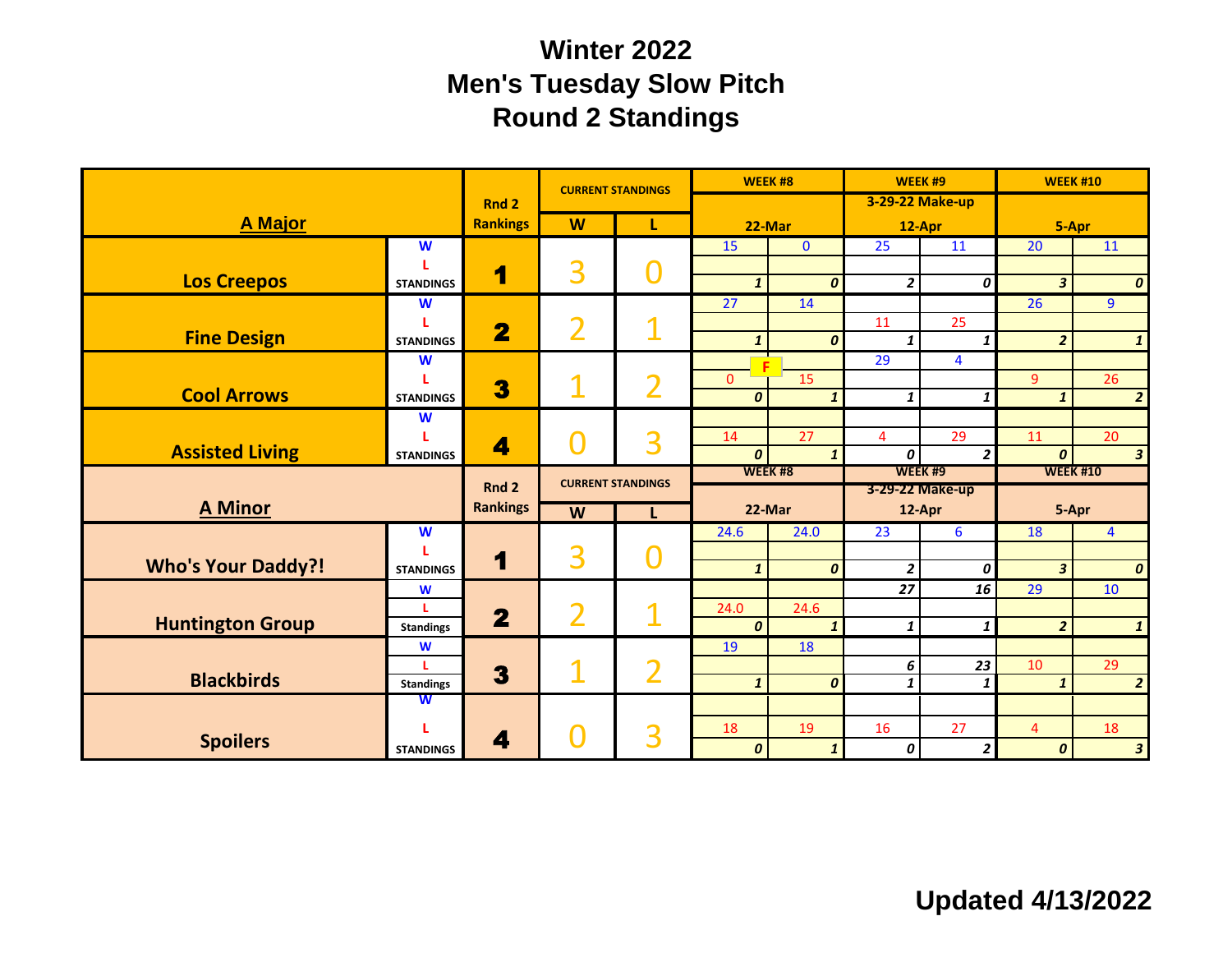## **Winter 2022 Men's Tuesday Slow Pitch**

| <b>B DIVISION ROUND 1</b> |                  | Rnd 1           |   |                          |       | Week #1          |                | Week #2                 |                         | Week #3                 | WEEK #4<br>22-Feb       |                | WEEK #5<br>1-Mar |                  |
|---------------------------|------------------|-----------------|---|--------------------------|-------|------------------|----------------|-------------------------|-------------------------|-------------------------|-------------------------|----------------|------------------|------------------|
|                           |                  | <b>Rankings</b> | W |                          | 1-Feb |                  | 8-Feb          |                         | 15-Feb                  |                         |                         |                |                  |                  |
|                           | W                |                 |   |                          | 14    | 11               |                |                         | 26                      | 14                      |                         |                | 17               | 13               |
|                           |                  | 3               | 3 |                          |       |                  | 12             | 28                      |                         |                         | 9                       | 16             |                  |                  |
| <b>Benchwarmers</b>       | <b>STANDINGS</b> |                 |   |                          | 1     | 0                | 1              |                         | $\overline{2}$          | 1                       | $\overline{\mathbf{c}}$ | 2 <sub>1</sub> | $\mathbf{3}$     | $\overline{2}$   |
|                           | W                |                 |   |                          |       |                  |                |                         | F                       |                         |                         |                |                  |                  |
|                           |                  | 6               |   |                          | 9     | 24               | 3              | 18                      | $\overline{\mathbf{u}}$ | 15                      | $\overline{7}$          | 38             | 13               | 17               |
| Lobos                     | <b>STANDINGS</b> |                 |   |                          | 0     | 1                | 0              | 2                       | 0                       | $\overline{\mathbf{3}}$ | 0                       | 4              | 0                | 5                |
|                           | W                |                 |   |                          | 25    | 22               | 18             | $\overline{\mathbf{3}}$ | 22                      | 15                      | 16                      | 9              |                  |                  |
|                           |                  | $1*$            | 4 |                          |       |                  |                |                         |                         |                         |                         |                | 10               | 19               |
| <b>Outkasts</b>           | <b>STANDINGS</b> |                 |   |                          |       | $\mathbf{1}$     | 0              | $\overline{2}$          | 0                       | 3 <sup>1</sup>          | $\boldsymbol{o}$        | 4              | $\boldsymbol{o}$ | $\overline{4}$   |
|                           | W                |                 |   |                          |       |                  |                |                         |                         |                         | 38                      | $\overline{7}$ |                  |                  |
|                           |                  | 5               |   | $\overline{\phantom{a}}$ | 22    | 25               | 11             | 35                      | 14                      | 26                      |                         |                | 12               | 20               |
| <b>Rebel Alliance</b>     | <b>STANDINGS</b> |                 |   |                          | 0     | 1                | 0              | $\overline{2}$          | 0                       | $\mathbf{3}$            | 1                       | 3 <sup>1</sup> |                  | $\boldsymbol{4}$ |
|                           | W                |                 |   |                          | 24    | 9                | 28             | 12                      |                         |                         | 14                      | 13             | 20               | 12               |
|                           |                  | $2^*$           | 4 |                          |       |                  |                |                         | 15                      | 22                      |                         |                |                  |                  |
| <b>Where's Waldo</b>      | <b>STANDINGS</b> |                 |   |                          | 1     | $\boldsymbol{0}$ | $\overline{2}$ | 0                       | $\overline{2}$          | $\mathbf{1}$            | 3                       | $1\vert$       | $\overline{4}$   | 1                |
|                           | W                |                 |   |                          |       |                  | 35             | 11                      | 15                      | $\mathbf{0}$            |                         |                | 19               | 10 <sup>°</sup>  |
|                           |                  | 4               | 3 |                          | 11    | 14               |                |                         | F                       |                         | 13                      | 14             |                  |                  |
| <b>Who's Missing</b>      | <b>STANDINGS</b> |                 |   |                          | 0     | 1                | 1              |                         | $\overline{2}$          |                         | 2                       | 21             | $\mathbf{3}$     | $\overline{2}$   |